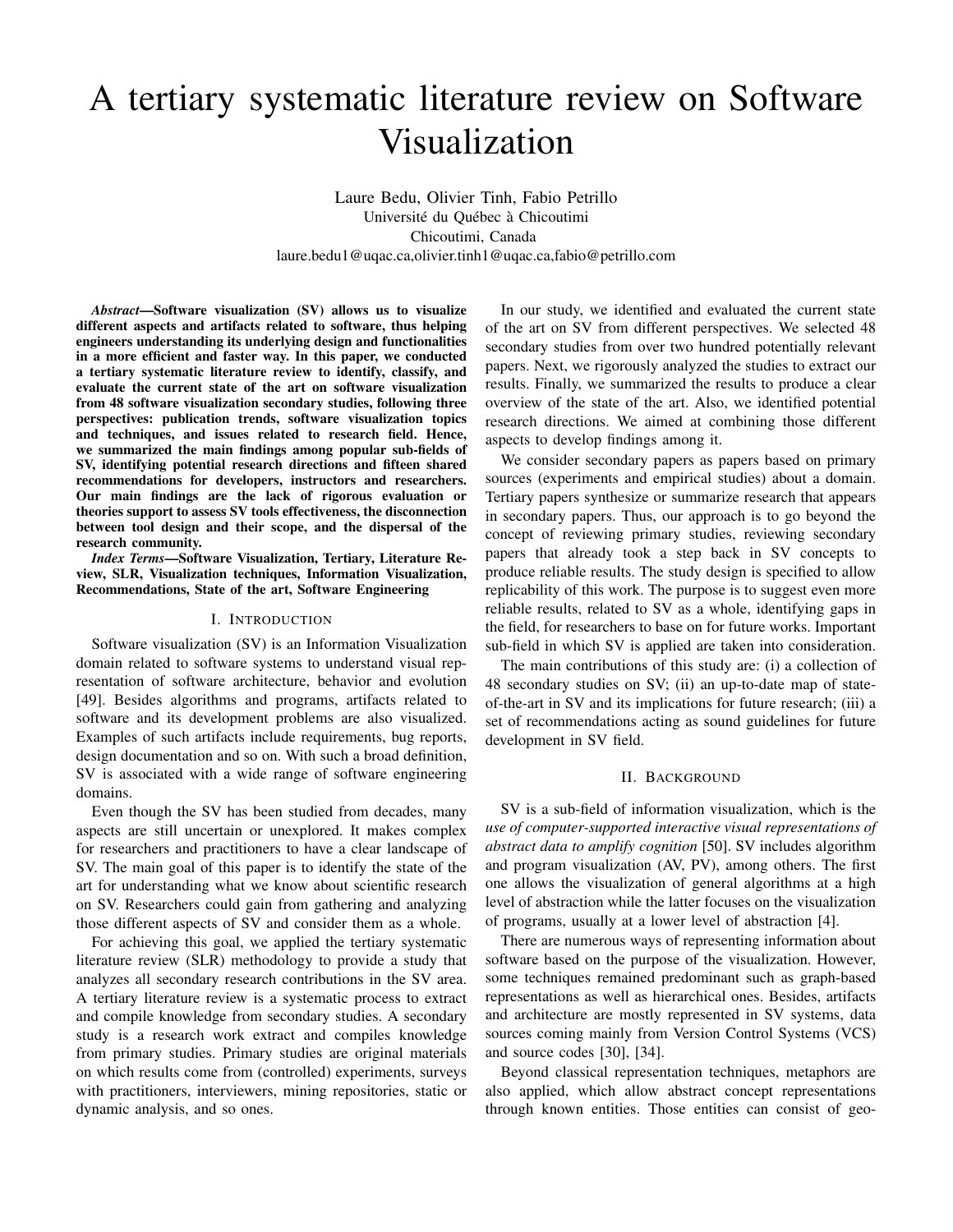metrical shapes or real-life objects such as cities, adopting practitioners well-known metaphors.

Visual design is a recurrent dilemma in SV tools conception. Choosing what kind of interaction could handle this to improve practitioners comprehension is a daunting challenge. Several papers refer to Schneiderman's mantra *"Overview first, zoom and filter, then show details on demand"* as a visualization strategy that should be supported [52].

# III. STUDY DESIGN

Software Visualization is a vast field, so we follow recognized guidelines [51] to organize our SLR. Indeed, SLR have been proven efficient to make a software engineering state-ofthe-art by using a systematic and reproducible process [55]. We explain our study design in the following sections.

#### *A. Research Questions*

Through this work, we answer those following three research questions:

RQ1 *What are the current publication characteristics in the software visualization research field?* Number of publications over the year, contribution types, main topics of selected papers are features that are characterized to answer this question. RQ2 - *What are the application domain of software visualization?*

RQ2.1 - *For what purpose is software visualization used by developers, testers, project managers and even customers?* This question aims at identifying the reasons why software is visualized, what are the concerned fields on SV, and the software engineering related problems it can help resolve. In the corresponding section, we also mention the involved audience. RQ2.2 *What/how is visualized using software visualization techniques?* This second part aims at defining the visualized metrics and the reasons why they are chosen among other choices. How they are visualized is related to commonly used techniques and metaphors among the previously identified purposes. Discussion regarding this question try to provide further research guidance, based on recurrent issues pointed out in our paper set.

RQ3 *What are the main issues regarding software visualization application?* Answering this question aims at identifying difficulties in terms of SV, limiting their use in specific domains, and tracks on how to overcome them in further researches.

# *B. Search and Selection of Secondary Studies*

As a tertiary SLR, the search and selection process of the secondary studies are designed in seven steps, to control the number and attributes of selected studies. Figure 1 summarize those seven steps.

Raw search. First of all, we performed database searches, as recommended in SLR guideline papers [51], [53], on four indexing systems and scientific database related to software engineering: ACM Digital Library, IEEE Xplore, Scopus and Web of Science. We justify the use of these databases by their ability to export results in spreadsheet format, besides being considered as standard libraries [54]. The search strings



Fig. 1. Features on the search and selection process

we used are shown in Listing 1-4. Each one is divided into two parts, (i) one contains the most generic keyword that describes our subject (SV), (ii) the others is related to secondary study terms to exclude primary studies that are irrelevant to our tertiary approach. We wanted to control the number and relevance of the results. Therefore, the strings are limited to title, abstract and keywords.

| __ Listing 1 - ACM DL __                  |  |  |  |  |  |  |
|-------------------------------------------|--|--|--|--|--|--|
| recordAbstract: (+"Software               |  |  |  |  |  |  |
| visualization" "systematic review",       |  |  |  |  |  |  |
| "literature review", "systematic mapping" |  |  |  |  |  |  |
| , "mapping study", "systematic map",      |  |  |  |  |  |  |
| "meta-analysis", "survey",                |  |  |  |  |  |  |
|                                           |  |  |  |  |  |  |
| "literature analysis")                    |  |  |  |  |  |  |
| Listing 2 - IEEE Xplore                   |  |  |  |  |  |  |
| ("Software visualization" AND             |  |  |  |  |  |  |
| ("systematic review" OR                   |  |  |  |  |  |  |
| "literature review" OR                    |  |  |  |  |  |  |
| "systematic mapping" OR "mapping study"   |  |  |  |  |  |  |
| OR "systematic map" OR "meta-analysis"    |  |  |  |  |  |  |
| OR "literature analysis" OR "survey"))    |  |  |  |  |  |  |
| Listing 3 - Scopus                        |  |  |  |  |  |  |
| TITLE-ABS-KEY ("Software visualization")  |  |  |  |  |  |  |
| AND TITLE-ABS-KEY ("systematic review"    |  |  |  |  |  |  |
| OR "literature review"                    |  |  |  |  |  |  |
| OR "systematic mapping"                   |  |  |  |  |  |  |
| OR "mapping study"                        |  |  |  |  |  |  |
| OR "systematic map" OR "meta-analysis"    |  |  |  |  |  |  |
| OR "survey" OR "literature analysis")     |  |  |  |  |  |  |
| AND (LIMIT-TO (SUBJAREA, "COMP"))         |  |  |  |  |  |  |
|                                           |  |  |  |  |  |  |
| Listing 4 - Web of Science                |  |  |  |  |  |  |
| ALL = ("Software visualization" AND       |  |  |  |  |  |  |
| ("systematic review" OR                   |  |  |  |  |  |  |
| "literature review" OR                    |  |  |  |  |  |  |
| "systematic mapping" OR                   |  |  |  |  |  |  |
| "mapping study" OR "systematic map"       |  |  |  |  |  |  |
| OR "meta-analysis" OR "survey"            |  |  |  |  |  |  |
| OR "literature analysis"))                |  |  |  |  |  |  |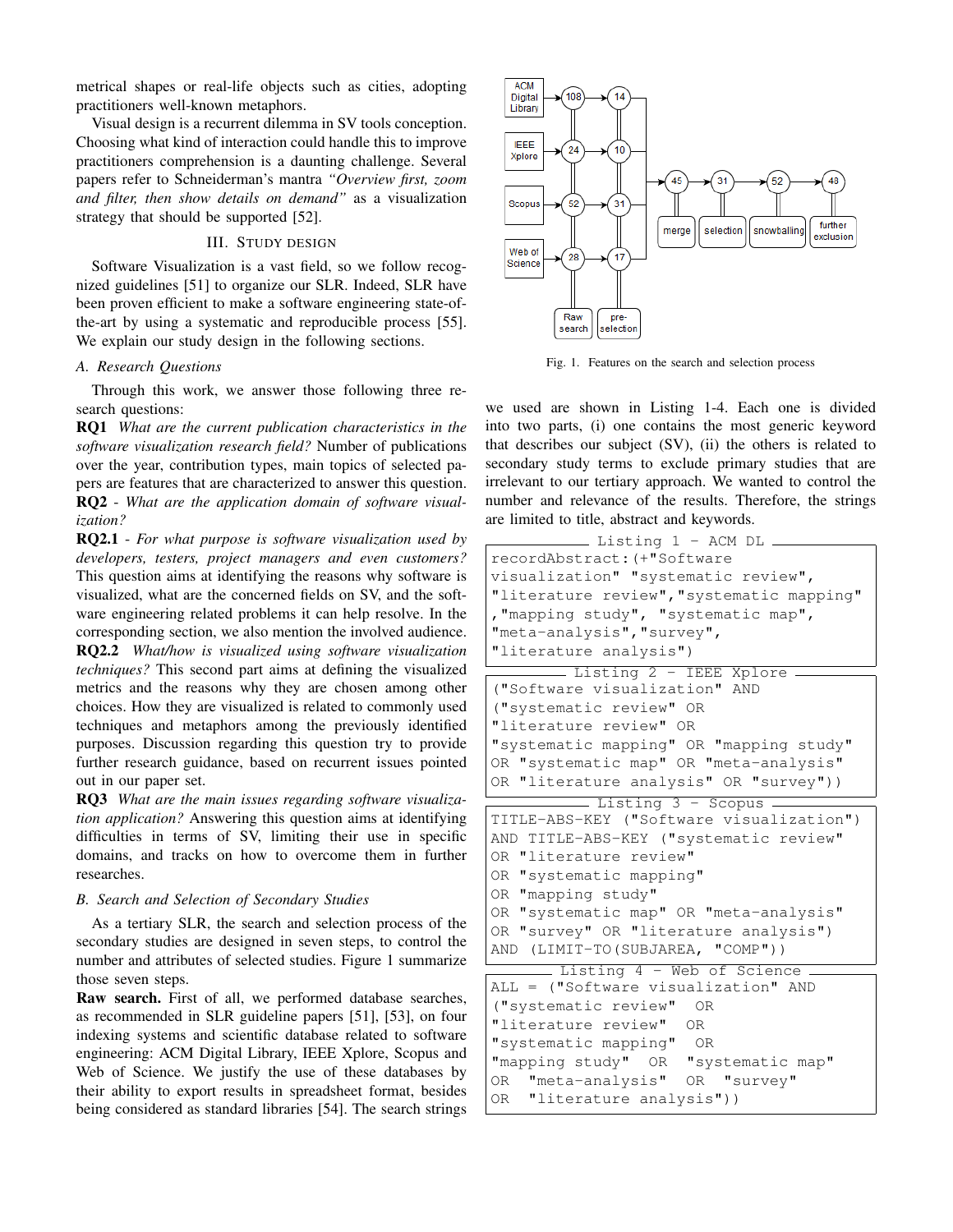Pre-selection. We only considered journal and conference articles. For each result we obtained with the previous step, we studied titles and abstracts to find out whether they were related to SV. Irrelevant papers were thus excluded, establishing the first selection process, aiming at a coherent set of research studies.

Merging. In this phase, we combined the four database search results into a single data set. We matched raw data by title, authors and year before removing duplicated entries.

Selection. The selection consists of the application of a selection criteria. This step aims at making our procedure rigorous and reproducible, as advised in Kuhrmann et al. paper [54]. The data set is filtered according to the following criteria: I1 to I3 are inclusion criteria while E1 to E5 are exclusion ones.

- I1 Title, keyword list, and abstract explicitly stating that the paper is related to SV.
- I2 Studies conducting a systematic mapping study or SLR on SV or any sub-field.
- I3 Studies providing a state of the art, taxonomy, review on SV, or any sub-field.
- E1 Conference proceedings, e-books, slideshows, or formats different from research papers.
- E2 Papers focusing on a unique tool, technique, not broad enough.
- E3 The paper's full text is not available for download.
- E4 The paper is not in English.
- E5 The publication year is lower than 2000.

We accepted also SV co-relate terms and sub-fields as software evolution visualization, program visualization, or SV tools and techniques. We chose to include papers from 2000 to 2018 because they provide an overview of the evolution of the field throughout the years. The application of those criteria allows a time-effective and objective selection of the studies used in our literature review. Despite the criterion E5, we decided include Price *et al.* paper [3] because it is a major reference in SV, and it offers an interesting overview of the past state of the art of SV. Two authors applied the inclusion/exclusion criteria carefully, filtering papers that do not follow the criteria.

Snowballing. We conducted snowballing process in both direction (backward and forward) [51]. The main goal of this stage is to expand the set of possibly relevant papers by focusing on papers either citing or being cited by each previous selected studies. Backward snowballing proved to be iterative, as we first conduct this process right after the selection process on one depth level (we did not investigate the additional papers references), before adding relevant cited papers during the data extraction, thus increasing the depth level.

Further exclusions. Further exclusions concern papers that do not follow the inclusion/exclusion criteria while two-authorsreading the whole text during the data extraction process, because sometimes the previous reading of abstract and title did not reveal that the paper was out of the scope of our study.

# *C. Data Extraction*

In this step, we gathered data from secondary papers through a well-defined process. Extracted data is organized according to the research question it answers.

RQ1. Publication trends: For each study we have recorded the publication year, the research strategy, and the main topics addressed. The definition of topics follows this process: for each paper, two authors read the title, abstract and more if necessary, and then define keywords that best describe the application domain. In case of a disagreement, a discussion occurs in to resolve conflicts.

RQ2.1 Software visualization goals: We had to define categories to represent the main sub-field that are represented in the studies set. They mainly come from previous main topics, if the number of papers related to a specific topic was not high enough, we did not consider them as categories, because the aim here is to combine results from papers dealing with the same subject. It does not claim to be exhaustive, although it suits well to the selected paper scope. Answering this question is fastidious, as SV tools and techniques are not necessary designed for a specific goal. Even well-known taxonomies as those presented by Roman et al. [59], and Price et al. [3], did not focus on this aspect of SV. Nevertheless, for each category we identified, we discuss main recurrent ideas that emerge from the selected studies SV goals and audience . We extracted other additional relevant information to develop the discussion.

RQ2.2 Metrics, techniques, metaphors: We employed the previous framework to discuss common techniques and metaphors employed in each previously defined domains. We also discuss emergent and innovative techniques, such as those exploiting 3D animation or virtual reality, as two systematic studies have been published on these subjects [17], [27].

RQ3. Software visualization application issues. Through full-text reading of our set of selected studies, we noted down issues related by authors. We took into account each issue emerging in at least two studies, and discuss it in the corresponding Section IV-C.

Finally, all selected papers are provided in Table I.

# *D. Data Synthesis*

This activity mainly resulted in a synthesis of ideas encountered through metrics, techniques and task classification. It induces the building of our understanding of the results found.

# *E. Replicability of the Study*

Through a meticulous description of the methodology employed in this work, researchers can replicate our process and widen the current limited number of studies reviewed (see Section VII). Section IV-B presents the framework used to classify results in thematic.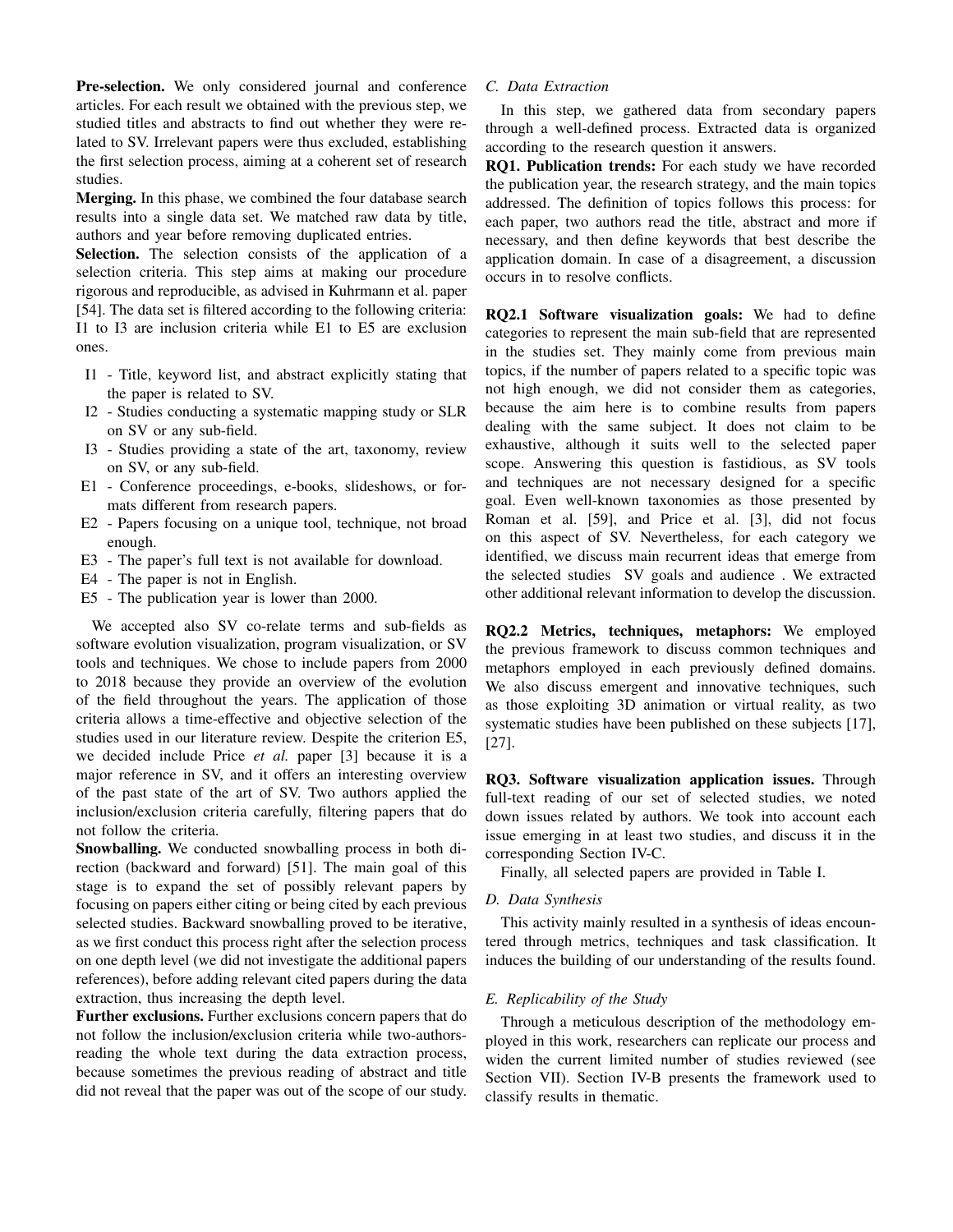|             | Article                                                                                                      | Topic        | Year | Type              |
|-------------|--------------------------------------------------------------------------------------------------------------|--------------|------|-------------------|
| $\boxed{3}$ | A principled taxonomy of software visualization                                                              | General      | 1993 | Taxonomy          |
| $[35]$      | Software visualization tools: Survey and analysis                                                            | General      | 2001 | Survey            |
| $[13]$      | A Task Oriented View of Software Visualization                                                               | General      | 2002 | Classification    |
|             | Documenting Software Systems with Views III: Towards a Task-oriented Classification of                       |              |      |                   |
| $[20]$      | Program Visualization Techniques                                                                             | General      | 2002 | Classification    |
| $[32]$      | Software visualization                                                                                       | General      | 2005 | Literature review |
|             | On the use of visualization to support awareness of human activities in software development:                |              |      |                   |
| $[26]$      | a survey and a framework                                                                                     | General      | 2005 | Taxonomy          |
| $[37]$      | The paradox of software visualization                                                                        | General      | 2005 | Opinion paper     |
| $[48]$      | Visualization Techniques for Program Comprehension A Literature Review                                       | General      | 2006 | Literature review |
| $[29]$      | Requirements of software visualization tools: A literature survey                                            | General      | 2007 | Literature review |
| $[17]$      | An Overview of 3D Software Visualization                                                                     | General      | 2009 | Literature review |
| $[25]$      | Mental imagery and software visualization in high-performance software development teams                     | General      | 2009 | Survey            |
| $[46]$      | Visualization of the Static Aspects of Software: A Survey                                                    | General      | 2011 | Literature review |
|             | An Information Visualization Feature Model for Supporting the Selection of Software                          |              |      |                   |
| $[16]$      | Visualizations                                                                                               | General      | 2014 | Literature review |
| $[27]$      | Past, present, and future of 3D software visualization: A systematic literature analysis                     | General      | 2015 | SLR <sup>2</sup>  |
| $[39]$      | To enlighten hidden facts in the code: A review of software visualization metaphors                          | General      | 2015 | $SLR$             |
| $[34]$      | Software Visualization Today: Systematic Literature Review                                                   | General      | 2016 | <b>SLR</b>        |
| $[40]$      | Towards Actionable Visualisation in Software Development                                                     | General      | 2016 | SMS <sup>1</sup>  |
| $[43]$      | Visual augmentation of source code editors: A systematic mapping study                                       | General      | 2018 | Taxonomy          |
| $[22]$      | Exploring the Role of Visualization and Engagement in Computer Science Education                             | Education    | 2002 | Taxonomy          |
|             | A Review of Generic Program Visualization Systems for Introductory Programming Education                     | Education    | 2013 | Literature review |
| $[4]$       | Are Visualization Tools Used in Programming Education?: By Whom, How, Why, and Why                           |              |      |                   |
| $[18]$      | Not?                                                                                                         | Education    | 2014 | Survey            |
| $[24]$      | Learning principles in program visualizations: A systematic literature review                                | Education    | 2016 | <b>SLR</b>        |
| $[36]$      | Survey of software visualization systems to teach message-passing concurrency in secondary                   | Education    | 2017 | Literature review |
| $[38]$      | school<br>Theoretical underpinnings of learner engagement in software visualization system: A system-        | Education    | 2018 | <b>SLR</b>        |
|             | atic literature review protocol                                                                              |              |      |                   |
| [9]         | A systematic literature review of student engagement in software visualization: a theoretical<br>perspective | Education    | 2019 | <b>SLR</b>        |
| $[14]$      | A Taxonomy of Computer Architecture Visualizations                                                           | Architecture | 2002 | Taxonomy          |
| $[1]$       | A Framework for Software Architecture Visualisation Assessment                                               | Architecture | 2005 | Classification    |
| $[7]$       | A Survey Paper on Software Architecture Visualization                                                        | Architecture | 2008 | Literature review |
| $[44]$      | Visualization and Evolution of Software Architectures                                                        | Architecture | 2012 | Literature review |
| $[11]$      | A systematic review of software architecture visualization techniques                                        | Architecture | 2014 | <b>SLR</b>        |
|             | A Survey of Successful Evaluations of Program Visualization and Algorithm Animation                          |              |      |                   |
| $[5]$       | Systems                                                                                                      | Evaluation   | 2009 | Literature review |
| $[21]$      | Evaluation of Software Visualization Tools                                                                   | Evaluation   | 2009 | Literature review |
| $[41]$      | Validation of Software Visualization Tools: A Systematic Mapping Study                                       | Evaluation   | 2014 | SMS               |
|             |                                                                                                              |              |      | Survey + Experi-  |
| $[42]$      | Validation of the City Metaphor in Software Visualization                                                    | Evaluation   | 2015 | mental            |
| [8]         | A systematic literature review of software visualization evaluation                                          | Evaluation   | 2018 | <b>SLR</b>        |
| $[33]$      | Software visualization in software maintenance, reverse engineering, and re-engineering: a                   | Maintenance  | 2003 | Survey            |
|             | research survey                                                                                              |              |      |                   |
| $[19]$      | Classifying Desirable Features of Software Visualization Tools for Corrective Maintenance                    | Maintenance  | 2008 | Literature review |
| [6]         | A survey on goal-oriented visualization of clone data                                                        | Maintenance  | 2015 | Literature review |
| $[28]$      | Program comprehension through reverse-engineered sequence diagrams: A systematic review                      | Maintenance  | 2018 | <b>SLR</b>        |
| $[47]$      | Visualization Techniques for Application in Interactive Product Configuration                                | Product      | 2011 | Literature review |
|             |                                                                                                              | Line         |      |                   |
| $[45]$      | Visualization for Software Product Lines: A Systematic Mapping Study                                         | Product      | 2016 | <b>SMS</b>        |
|             |                                                                                                              | Line         |      |                   |
| $[10]$      | A systematic mapping study of information visualization for software product line engineering                | Product line | 2017 | <b>SMS</b>        |
| $[2]$       | A meta-study of algorithm visualization effectiveness                                                        | Algorithm    | 2002 | <b>SMS</b>        |
| $[15]$      | Algorithm Visualization: The State of the Field                                                              | Algorithm    | 2010 | Literature review |
| $[31]$      | Software evolution visualization: A systematic mapping study                                                 | Evolution    | 2013 | <b>SMS</b>        |
| $[30]$      | Software evolution visualization techniques and methods - a systematic review                                | Evolution    | 2016 | <b>SLR</b>        |
| $[12]$      | A Systematic Survey of Program Comprehension through Dynamic Analysis                                        | Dynamic      | 2009 | <b>SLR</b>        |
|             |                                                                                                              | Analysis     |      |                   |
| $[23]$      | Information Visualization for Agile Software Development Teams                                               | Process      | 2014 | <b>SMS</b>        |

<sup>1</sup>SMS = Systematic Mapping Study, <sup>2</sup>SLR = Systematic Literature Review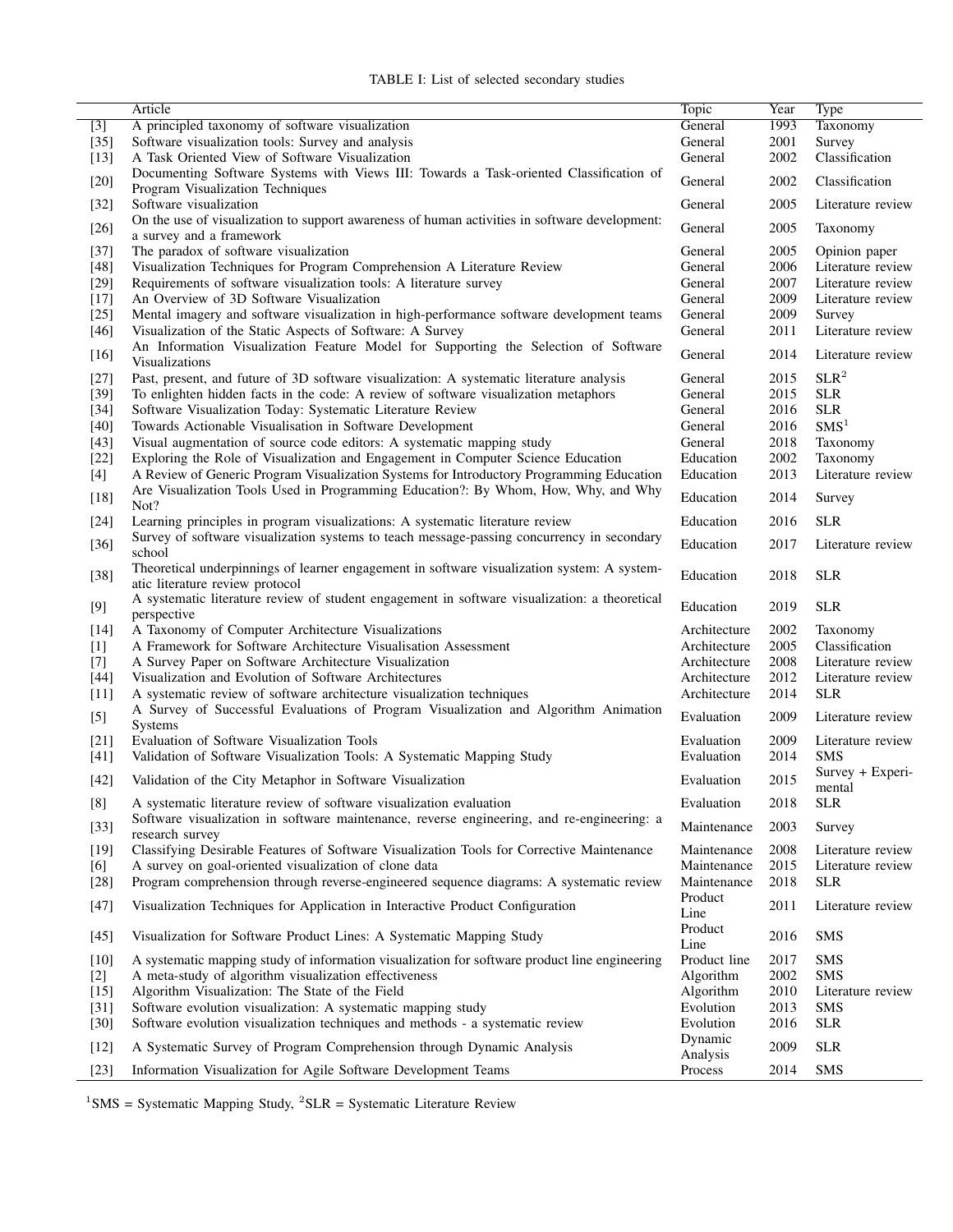# IV. RESULTS

The following results concern the final selection of 48 papers. Each sub-section provides an answer to a specific research question. We used the classification framework for questions 2 and 3. Further, the framework acts as a guide through the vastness of SV related field. Table I presents selected papers.

#### *A. Publication Trends*

First of all, the set of selected studies distribution is illustrated among publication years, research methodology and main topics covered.

*1) Publication Years:* Figure 2 presents the distribution of secondary paper publications on SV over the years. Despite



Fig. 2. Publication of SV selected reviews over the years (2000-2018).

the relatively small size of papers set and their nature, we can note that the scientific interest on SV in the last years has remained constant and steady. We found secondary studies from 2001 to 2018, and only 2004 had a discontinuity (peaks of 6 articles in 2009 and 2014). Thus, we observed a regular production of secondary in SV domain.

*2) Type of Publication:* Figure 3 presents selected studies classified by their research types (or strategy). The term "Taxonomy" includes extension of taxonomies [13], [22]. We separated taxonomies and classifications because of their definition difference. The fundamental difference is that taxonomies describe relationships between items while classifications group the items. Systematic literature review and systematic mapping study represent an essential part of our set. As explained previously, reliable results obtained in those studies are necessary to build our tertiary systematic review.

*3) Publication Main Topics:* Figure 4 presents the topics that appear in the selected paper set. Some subjects remain popular in the research area, as it is the case for Education, Architecture or Evaluation of developed tools. Publication topics spread across different areas related to software engineering, and assess the breadth of SV. However, 37.5% of articles (18/48) are "General" SV topic, so they do not focus on a specific SV topic.



Fig. 3. Types of selected reviews publication.



Fig. 4. Topics of selected reviews.

# *B. Purpose of Software Visualization and Corresponding Techniques Used*

To define addressed subjects in this section, we chose in Figure 4 the best-represented subjects, that is *Education, Architecture, Maintenance, Product Line and Evolution*. Papers from "General" and "Evaluation" categories do not represent a software engineering application field, that is why they are not retained in this section. However, we exploit them in Section IV-C, dealing with issues regarding SV research field.

As expected, SV covers broad domains and involve different aspects of software engineering, from requirement engineering to programming activity. In their paper, Mattila et al. [34] found that the main goals of SV systems are software structure, behaviour and evolution understanding that uphold the broadness identified in our framework. The most represented field in our set is programming education [2], [4], [5], [9], [15], [18], [22], [24], [36], [38]. We noticed that some papers did not fit in defined categories, as they do not always focus on an application field. It is the case for reviewing tool papers, evaluation methods [21], [29], [35], opinion papers [37] or papers dealing with SV as a whole [33], [34]. Besides, we extracted data from those offering shared ideas on particular discussed aspects. Some data set fields were not represented in the framework if we did not find enough shared ideas allowing the presentation of an interesting state of the art. It especially is the case for team management, in which SV can help to communicate and to share knowledge. In what follows, we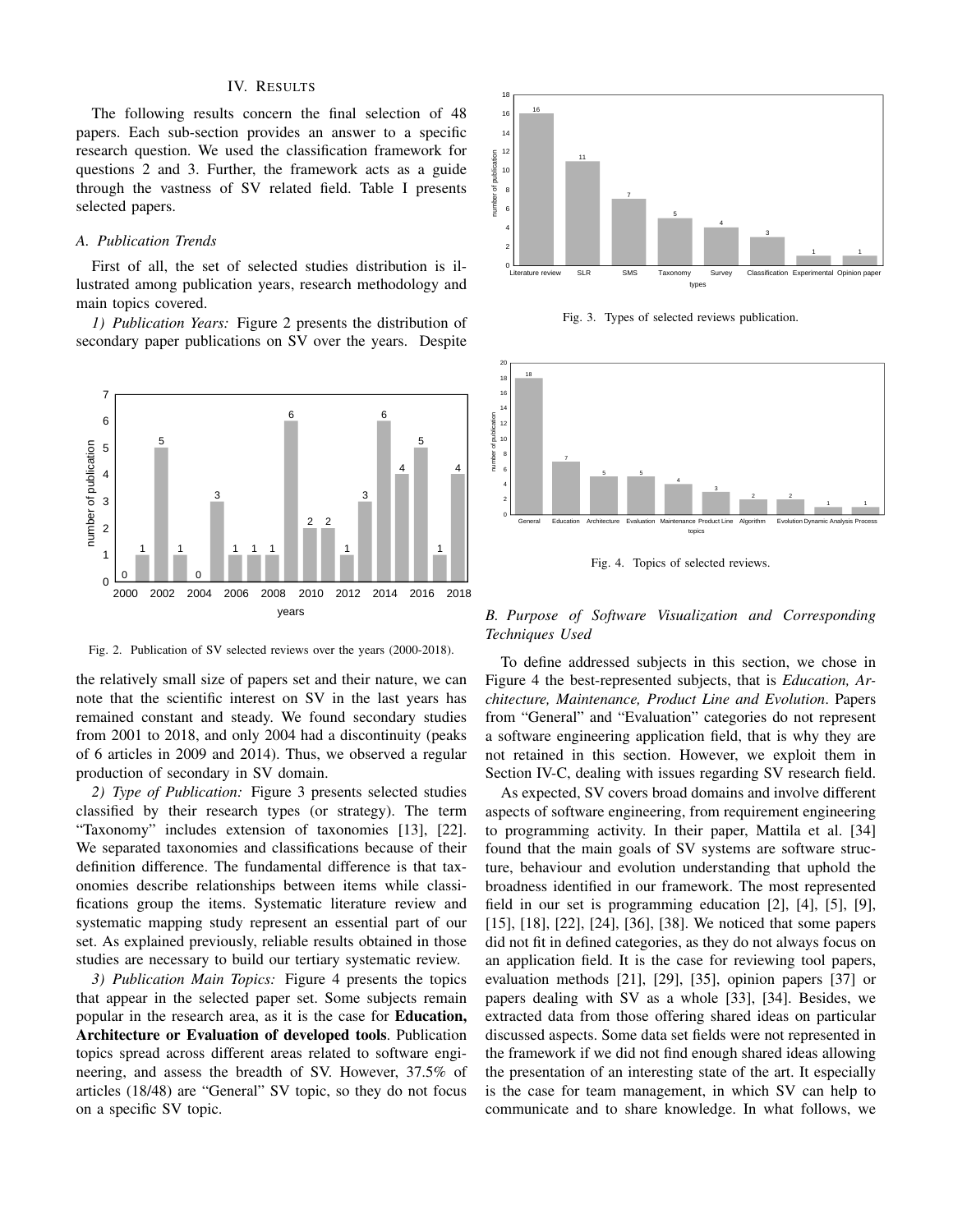develop each category, focusing on corresponding SV system goals, commonly used techniques and audience.

*1) Software Architecture Visualization:* The first aspect that fits in software development activities we choose to focus on is software architecture visualization (SAV). In fact, this equally concerns the development, evolution and maintenance of software, but SV papers usually deal with software architecture (SA) as a whole. Indeed, architecture is a vital step towards building and maintaining software systems. It attracts developers, testers, project managers and even customers [2], [7], [11]. The goal is to find a meaningful and useful mapping scheme between the SA elements and visual metaphors. Architects need to realize the different characteristics of the architecture they design as complexity, coupling, cohesion and other attributes [7]. Visualization techniques applied in SAV are graph-based, notation-based as well as metaphors [7], [11]. They involve a multiplicity of views, data source visualization, classic navigation (following Schneiderman's mantra, see II).

*2) Programming Education:* This domain gathers a various audience, comprised of instructors, students as well as researchers. In programming education, the aim is to improve the learning of visualized concepts. Algorithm visualization (AV) and program visualization (PV) are used to fulfill this goal. PV helps students understand the run-time behaviour of other programs, acting as an educational tool to complement lectures, while AV brings algorithms to life by graphically representing their various states and animating the transitions between those states [2], [15]. One of the principal findings among programming education is that higher engagement level leads to higher educational benefits [22]. Nap et al. [22] found that students use AV technology has a greater impact on effectiveness than what AV technology shows them, it has to enable students to construct their understanding through active learning [2].

Despite effectiveness assessment issues that are furthered explored in discussion Section V, programming education is met with encouraging results. Urquiza-Fuentes et al. [5] verified that learning could be enhanced with PA visualizations in several ways. Improvements concerns knowledge acquisition at any engagement level, attitude towards materials or subject matters, and programming skills [5]. Regarding techniques, controlled viewing is thus suggested, and is, in fact, the most common form of direct engagement in these SV systems. Abstract two-dimensional graphics are also prevailing. [4].

*3) Software Visualization and Maintenance:* SV techniques are widely used in software maintenance and related domains, like reverse engineering, re-engineering, fault detection, and refactoring [13]. Examples of tasks SV could help to perform are debugging, database migration, cost estimation, change impact analysis, and design recovery [32].

Software comprehension is crucial to perform maintenance tasks, as large amounts of complex data need to be understood, and interactions between software engineers and automatic analyses are required [32], [35]. Empirical studies have shown that maintenance programmers spend 50% of their time to understand the software to be changed [60], enhancing the need for visualization to ease the comprehension process.

The interesting point is that the vast majority of researchers (80%) believes SV to be necessary for software maintenance [32], even if challenges still need to be faced, as we see in Section V. They employ numerous techniques in this domain, the most famous being graph-based, textual and automatic generated UML [32]. An important design step is to choose the right interactions. Indeed, due to the limited perception of humans and the amount of information that is to be visualized in such systems, it is important to be able to select and display just the data of interest. Filters, multiples views, synchronization and navigation between them are examples of interactions to accomplish these goals [29]. In this domain, they utilize 3D visualizations to increase information density and integrate those multiple views (e.g. structure and behaviour views), facilitating the maintenance perception [17].

*4) Software Evolution Visualization:* Software evolution (SE) is an important topic in software engineering that generally deals with large amounts of data, as it involves looking at whole project histories. One of the main aspects of this domain is the building of theories and models that allow understanding the past and present, as well as predicting future properties related to software maintenance activities, and hence support software maintenance tasks [31]. Consequently, we already discussed key aspects in previous Sections IV-B1 and IV-B3, due to existing interlinks in the categories we defined.

Regarding visualized artifacts, as SE generally deals with large amounts of data, it originates from heterogeneous sources such as Source Code Management (SCM) repositories, source code, Issue Tracking Systems (ITS), mailing and project discussion lists [30], [33], [34]. The main goal is to see how source code files changes over time.

Graph and matrix based, hierarchical and geometric projections are the most used techniques, with frequent use of colors, and common interactions as selection, navigation and zoom [30], [31]. Perspectives of visualization developed are structural (showing packages, classes, methods), dependency (showing relationships among software modules) as well as inheritance perspectives (e.g. Lanza's Polymetric view [57]).

Timelines or animations are used less than graph visualization, which is surprising as studying evolution in software indeed relates to time dimension [34].

*5) Software Product Line Engineering:* As stated by Pleuss et al. [47]

*"In product line engineering (PLE) a major challenge is to handle a complexity of artifacts. Visual and interactive techniques aim to reduce the cognitive complexity and support the developer during challenging PLE tasks like product configuration."*

Visualization tools provide support in domain engineering (DE) activities of requirements engineering (DRE) and design (DD), as well as corresponding application engineering (AE) activities, that is when definition of feature models occurs, and requirements for each product are captured (ARE) and analyzed (AD) [10].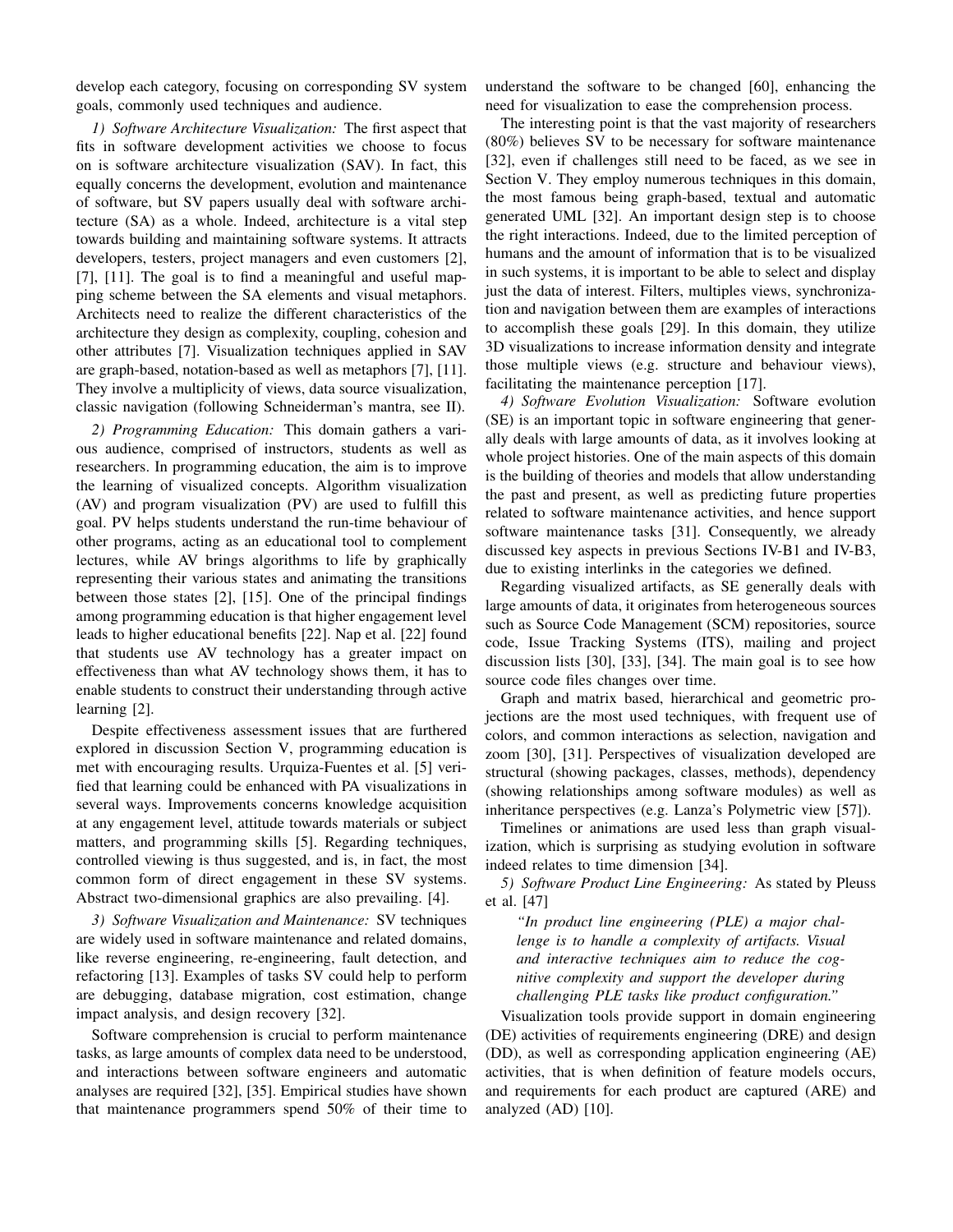These techniques mostly aim at visualizing a unique artifact, that is feature models. They consist of trees, graphs and bar diagrams, using colours to distinguish the different features [45]. Those are basic visualizations, which rarely offer navigation between artifacts, and corresponding tools seem to be ad hoc techniques from frameworks as Eclipse. We see in Section V impacts of such utilization.

## *C. Issues Regarding Software Visualization Application*

In this section, we do not focus on particular sub-fields of SV, and consider recurrent limitations evoked in papers that did not fit previous framework categories. We detail recommendation corresponding to each issue in the discussion VI.

*1) Research Prototypes Scale:* Price et al. [3] raised an issue a long time ago, concerning the problem of scalability of 1993 currently developed SV tools. Designated as "toy programs", they do not fit industrial scope in terms of the range of program inputs. The advice at this time was to focus on a production scale system to possibly use SV in the industry.

However, this issue is still encountered in program visualization software for programming education, where tools tend to be short-lived research prototypes [4]. Software maintenance researchers confirm that scalability and dealing with space and time complexity of techniques are major challenges for SV for software maintenance [32]. In that respect, they expect SV tools to only be appropriate for small to medium size systems.

*2) Tools Effectiveness Validation:* One of the mainly discussed issues regarding SV tools in the research field is the lack of rigorous validation techniques. The issue recurs in numerous papers [3], [4], [34], [41]. In the discussion, we observe that each sub-field experience this issue and it has its guidelines to overcome it. The concerning fact is that Price et al. [3], in their 1993 taxonomy, already outlined the insufficiency in the empirical evaluation of prototypes effectiveness. In a more recent work, presenting a systematic review of SV as a whole, Mattila et al. [34] indicated the primary papers they reviewed to not be rigorous enough in the way they evaluate their work. Indeed, surveys or controlled experiments are not popular comparing to case studies, though they are described as being a proper validation process [41]. Beyond the idea of effectiveness, primary papers consistently forget to state research methods and questions [34]. This deficiency rigor is not justified, regarding SV field maturity.

*3) Scope-related Vision:* Reverse engineering, reengineering and software maintenance professionals think that SV researches are too much metaphor related and could gain from focusing on the scope of the tool being developed [32]. Indeed, it is even truer in 3D visualization, where the aim of SV is not to create impressive images, but images that evoke viewer mental images for better software comprehension [17]. In the meantime, Petre [25] studied mental imagery and SV in high-performance software development team . The author suggested that the SV system should embody more knowledge of the application domain, to visualize software in context. Another problem of focusing too much on the techniques is the lack of usability. We should consider human factors in the design and evaluation of SV tools [13], [17].

## V. DISCUSSION

## *A. Application Domains of Software Visualization*

In this section, we mention the main research issues, then present the means to address them. Most suggestions come from our paper set and for this reason, we recommend reading the corresponding quoted papers as they contain far more details and contextualized content. We often introduce future research gaps and recommendation for researchers to find guidance through this work.

*1) Software Architecture Visualization:* The challenge SV tools have to face in software architecture visualization (SAV) is the problem of scalability, since this is a field involving large amounts of data, and todays software systems are increasingly large and complex. Many solutions appear to meet this challenge. They consist in consideration of following issues in future researches.

First of all, Plesus *et al.* [48] discussed that SV tools do not provide good viewpoints, abstraction levels and filters needed to understand complex software architectures. One remedy could be to rely on visualization techniques which are able to amplify the human cognition process. The trend in recent papers is to use real metaphors (e.g. city metaphor) instead of abstract ones, to represent software artifacts [7].

Besides, being able to prove the effectiveness of SV systems developed is another way to face the complexity problem. Indeed, the evaluation of SAV still lacks rigor, as this is the case for many SV tools [7], [11]. It is essential to find criteria to determine what makes an effective architecture visualization, as well as paying attention to use more objective evaluation methods (e.g., controlled experiments) for providing convincing evidence to support its effectiveness [7], [11].

Another advice is to consider automation, as already mentioned by Price *et al.* in 1993 [3]. Shanin *et al.* [11] claim that automated and semi-automated tools permit to gather and provide higher levels of evidence for architecture visualization techniques, which also lower efforts produced by practitioners.

Regarding research gaps, there are few applied visualization techniques in architectural analysis, synthesis, implementation and reuse activities. Parallel coordinates and bundled diagram layouts are interesting techniques rarely explored in developed systems [44]. In popular activities like maintenance and comprehension, part of the growing area of research investigates the application of 3D graphics, with positive results [17].

We emphasize the conduct of industrial surveys as this could allow the understanding of how SA practitioners employ visualization techniques in the architecture process, and what issues prevent them from being adopted in SA [11].

*2) On the Use of Algorithm Visualization in Education:* Although results in this field are positive, as we found in Section IV-B2, most selected papers agree there is still a lack of careful evaluation on programming education SV. Indeed, Sorva *et al.* and Urquiza-Feuentes *et al.* [4], [5] speak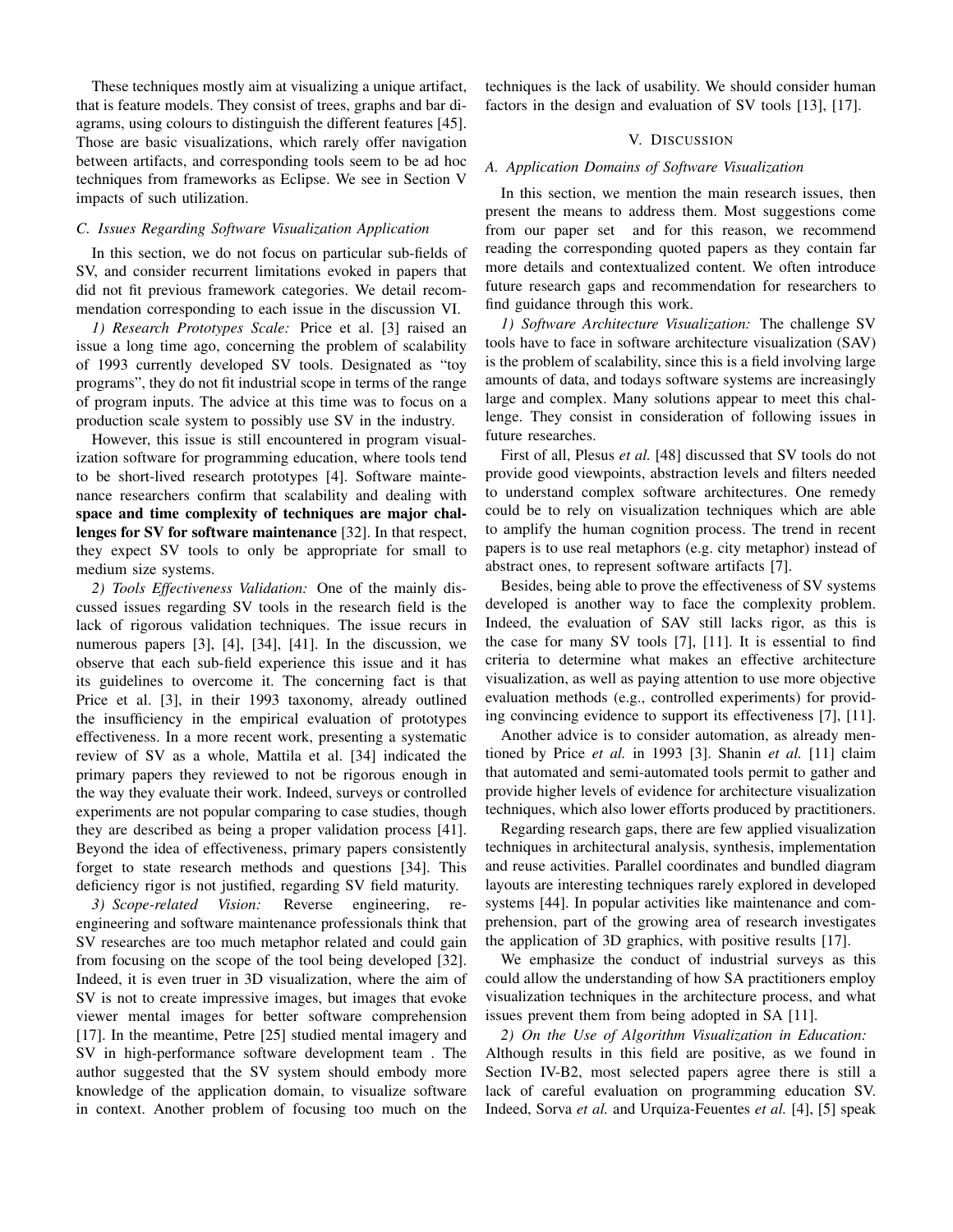about informal evaluations with little contributions to future improvements of evaluated systems.

The use of theoretical foundations such as the social constructivism theory evoked in Shahin *et al.* [11] is a running notion. Constructivism states that students actively construct knowledge rather than passively receiving and storing already made knowledge. Most of the effective AVs were built and guided by such cognitive theories, and considering other learning theories from different domains could result in important contributions in terms of effectiveness [9]. We also suggest for PV to use concrete visual allegories and gamification [24].

Furthermore, the nature of some developed tools is a worrying matter in this field: they are often short-lived research prototypes, suffering a low adoption rate [4], [9]. Back in 2002, Hundhausen *et al.* [2] stated that *"visualization technology has failed to catch on in the mainstream computer science education"*. In 2014, Isohanni *et al.* [18] qualified SV tools use in class as seldom, besides often appearing to deal with only basic programming, data structures and algorithms.

Besides, contrary to recommendation usages, they are commonly used by teachers and not students, for demonstrations during classroom lectures or other strategies involving learners in passive interactions [18], [22]. Finally, the community development around AVs is an interesting idea that appears in our set, gathering various stakeholders such as developers, educators, researchers, and end-users. A collaborative effort would allow small-scale AVs developers to benefit from access to existing AV implementations, rating system for existing AVs, comments and feedback [15].

We conclude on programming education by pointing out the fact that there is a growing area of research investigating the application of 3D graphics and algorithm animation for educational purposes [17].

*3) Software Maintenance Visualization:* The concerns of current SV tools for maintenance is that they do not overcome the domain specific issues of scalability and complexity, and are only appropriate for small to medium size systems [32]. Creating high abstraction levels and different level of details in tools developed could be a solution, as maintenance programmers work at every level of abstraction [29]. 3D visualizations are developed to present different abstraction levels using source code, object-oriented systems or software architectures  $[17]$ .

The nature of researches is another critical concern in software maintenance visualization, which is disconnected from domain problems. While designing SV tools, features have to be scope related rather than visualization related [32]. A thorough analysis of dedicated applications is necessary to correspond to real life usages.

Clone visualizations can be considered as a sub-field helping refactoring activities. However, none of the existing visualizations use an inheritance structure or a run-time interaction of program units which are essential for assessing refactoring opportunities [6].

Finally, we recommend to enhance community interactions. Indeed, SV could gain from collaboration with graph drawers, for example, to benefit from their expertise, planarization techniques to reduce graph visualization complexity while dealing with large systems [32]. Tools should be available for the research community, enhancing their customization and composition. Doing this would support standard exchange formats and benefits to all involved stakeholders.

Moreover, for those willing to develop SV tools focusing on maintenance tasks, we recommend the reading of the work of Kienle and Muller [29] who identified requirements (quality attributes and functional requirements) for SV tools.

*4) Software Evolution:* Bani-Salameh *et al.* [30] point out the decreasing number of published studies in SE visualizations. Is the area failing to reach its goals? The fact that SE visualization approaches do not always focus on achieving practical SE goals, besides presenting partially validated systems could explain such disinterest. Those are close issues to what software maintenance field face, as they are interlinked. Indeed, we noticed a lack of cooperative and comparative work as it was the case in the previous Section V-A3.

About research gaps, it would be interesting to investigate if SE could be visualized in ways that emphasizing the time dimension and even use similar visualization methods than in software execution visualization [34].

*5) Software Product Line Engineering:* Most approaches do not tap on the wealth of tooling and visualization techniques currently available. Instead, they use either ad-hoc tools and techniques (e.g. basic graphics APIs provided by the Java SDK.49) or are based on development frameworks like Eclipse Modeling Framework [10], [45]. Indeed, researchers did not employ more advanced visualization techniques or tools, just stand-alone tools that are not integrated. Pleuss *et al.* [47] stated that *"the full potential of visualization in the context of PLE has not been exploited so far"*.

Even in the use of colours to distinguish the artifacts that belong to each feature, a scalability problem appears as thousands of features are to be represented. More experiments with larger scopes are needed, as well as the integration of tools developed in popular IDEs, and the usage of more advanced visualization techniques and tools [10]. We can thus see that handling scalability and multivariate data visualization are two open challenges with a high impact potential in the PLE community.

Numerous works used industrial or academic examples, which is a good indication of the importance of visualization techniques in industrial settings and attention research community is putting on the domain.

In this section, we recommend to enhance community interactions. Indeed, SV could gain from collaboration with graph drawers, for example, to benefit from their expertise, planarization techniques to reduce graph visualization complexity while dealing with large systems [32]. Tools should be available for the research community, enhancing their customization and composition. Doing this would support standard exchange formats and benefits to all involved stakeholders.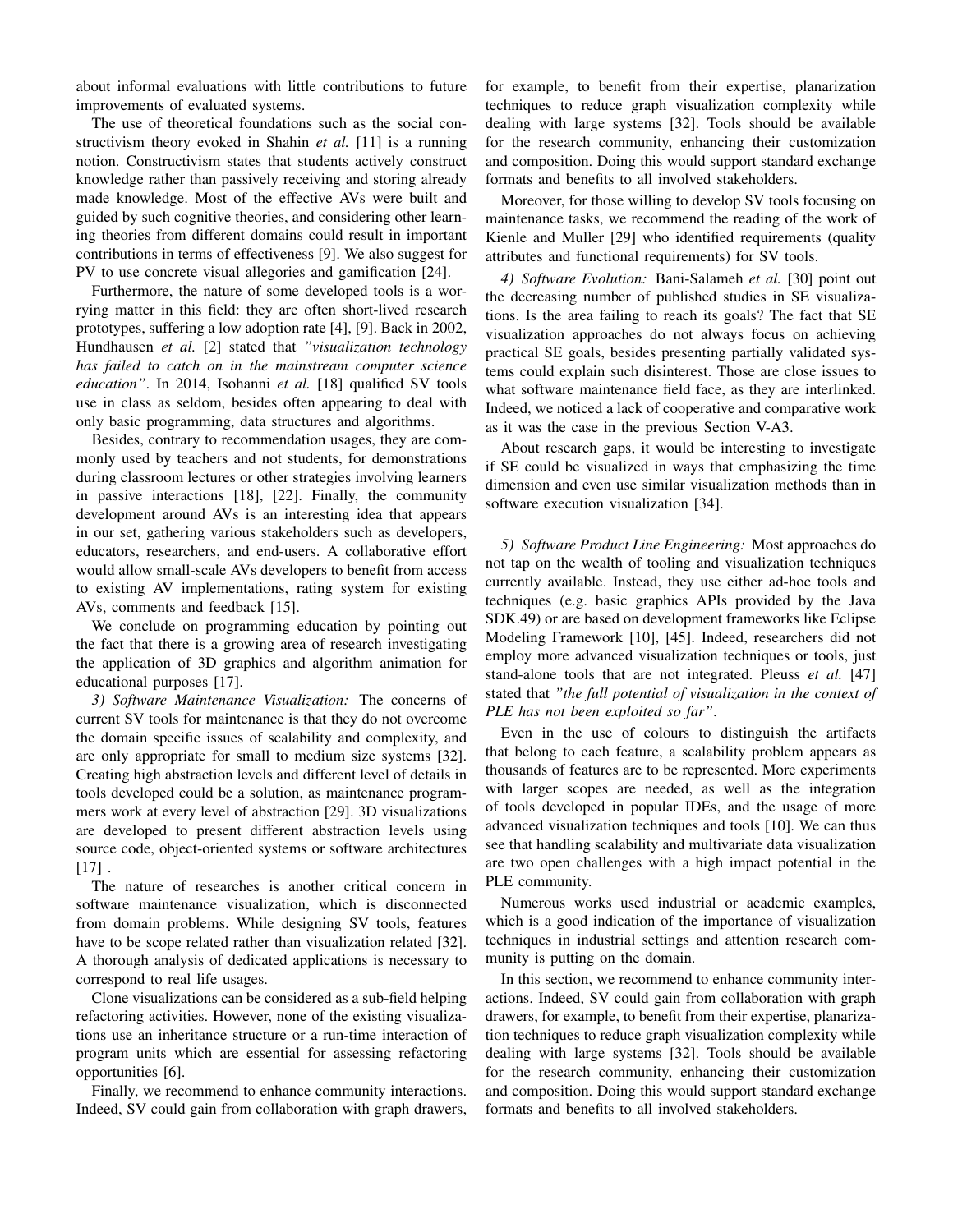## VI. RECOMMENDATIONS

We provide advice gathered from the different analyzed search papers. Among all recommendations identified in our paper set, we choose to regroup those appearing in general recommendations. They are presented in Table II, allowing to highlight recommendations that appear the most. The merging of such reliable results produces sound guidelines for future research or development in the SV field.

# *A. General*

We can see in Table II (R4), that community development in SV is recommended by 21% of our paper set. Indeed, the gathering of different stakeholders as developers, researchers or educators would enhance access to previous SV implementations, feedback and rating systems.

Our recommendations for this community gathering to happen are the following:

- For SV projects, creating a website that presents contributors, developed tool and provide a downloading link (in the case of open source project) would permit various stakeholders to interact with it.
- Any of these webpages could be submitted to websites or blogs referencing them, an example is Craig Anslow's blog (https://softvis.wordpress.com/about/), which is currently active. Gathering projects is more convenient for the different stakeholders to find them, avoiding the browsing of numerous webpages.

## *B. Developers*

While designing a SV, the two main recommendations, according to Table II, are to identify real software engineering tasks the tool will support (R3) and provide details on demand as an interaction (R2), especially while working on complex systems, to avoid cognitive overload. It depends on which subfield we are working on, but those recommendations are shared by respectively 21 and 23% of our set, placing them at the level of sound guidelines.

# *C. Instructors*

Teachers mostly use AV and PV tools as a means of teaching in the education field as discussed in Section V-A2.

Here, we recommend as 14.5% of the selected articles, to promote active learning for students (R5).

### *D. Researchers*

There is a crucial need to conduct empirical studies to existing visualization (R1, shared by 40% of our set), or at least to think about such validation in the design of future visualization systems.

We recommend reading previous work that only focus on this aspect, the first being Sensalire *et al.* [21]. It provides guidelines for tool and task selection, choosing and training of participants, and analyzing the results from the evaluation conducted. Merino *et al.* provide guidelines to increase the evidence of the effectiveness of SV approaches, thus improving their adoption rate [8]. Regarding PV and AV tools, Urquiza-Fuentes *et al.* [5] recommend narrative and textual contents, feedback to students answers, and a student-centered approach in the design of PAV construction kits .

# VII. THREATS TO VALIDITY

SLR process can hardly be fully comprehensive, as some papers can slip through the internet. Data extraction is often biased because impartiality is hard to meet, especially without previous experiences in the domain. We try to follow as strictly as possible all good practices from guidelines readings and try to be as objective as possible. Thus, we describe the main threats to validity to our study and how we mitigated them.

#### *A. Construct Validity.*

We mitigated this threat by searching the studies on different data sources. However, research studies that did not contain the term "software visualization" were not added in our study. However, we also argue that our string requests provide relevant papers that could efficiently answer in our research questions. We added a selection layer by using inclusion and exclusion criteria.

#### *B. Internal Validity.*

We mitigated this threat by both reading and sharing our interpretation of each read papers, thus mitigating the possibility of misinterpreting them. We also extracted and aggregated the main ideas and recommendation in Section V and Section VI which minimize the impact of a misinterpreted paper.

### *C. External Validity.*

The main external threat to our study is that we excluded selected papers published before 2000 except for Price *et al.* [3]. We argue that the missing papers do not significantly impact our review, as the present ones already share similar ideas and recommendations, in addition to be more topical.

#### *D. Conclusion Validity.*

Reproducibility of our study could be obstructed due to a bias in the data collection. By establishing a data extraction protocol that we rigorously follow, we mitigated this threat by maintaining a set of spreadsheets to keep records but also to reorganize our data set. This also allowed us to identify any anomalies in our set.

## VIII. RELATED WORK

To the best of our knowledge, our work is the first tertiary review on the subject of SV. However several studies have used systematic mapping study process to propose state of the art these are part of the selected set of data used in this work. Mattila *et al.* [34] use a systematic review process to generate findings on SV as a whole. Hence, the following studies also discussed secondary articles, although they are not tertiary studies. Novais *et al.* [31] offer a systematic mapping study on software evolution visualization. Survey on software architecture visualization is presented by Carpendale and Ghanam [7]. Caserta and Zendra [46] present the findings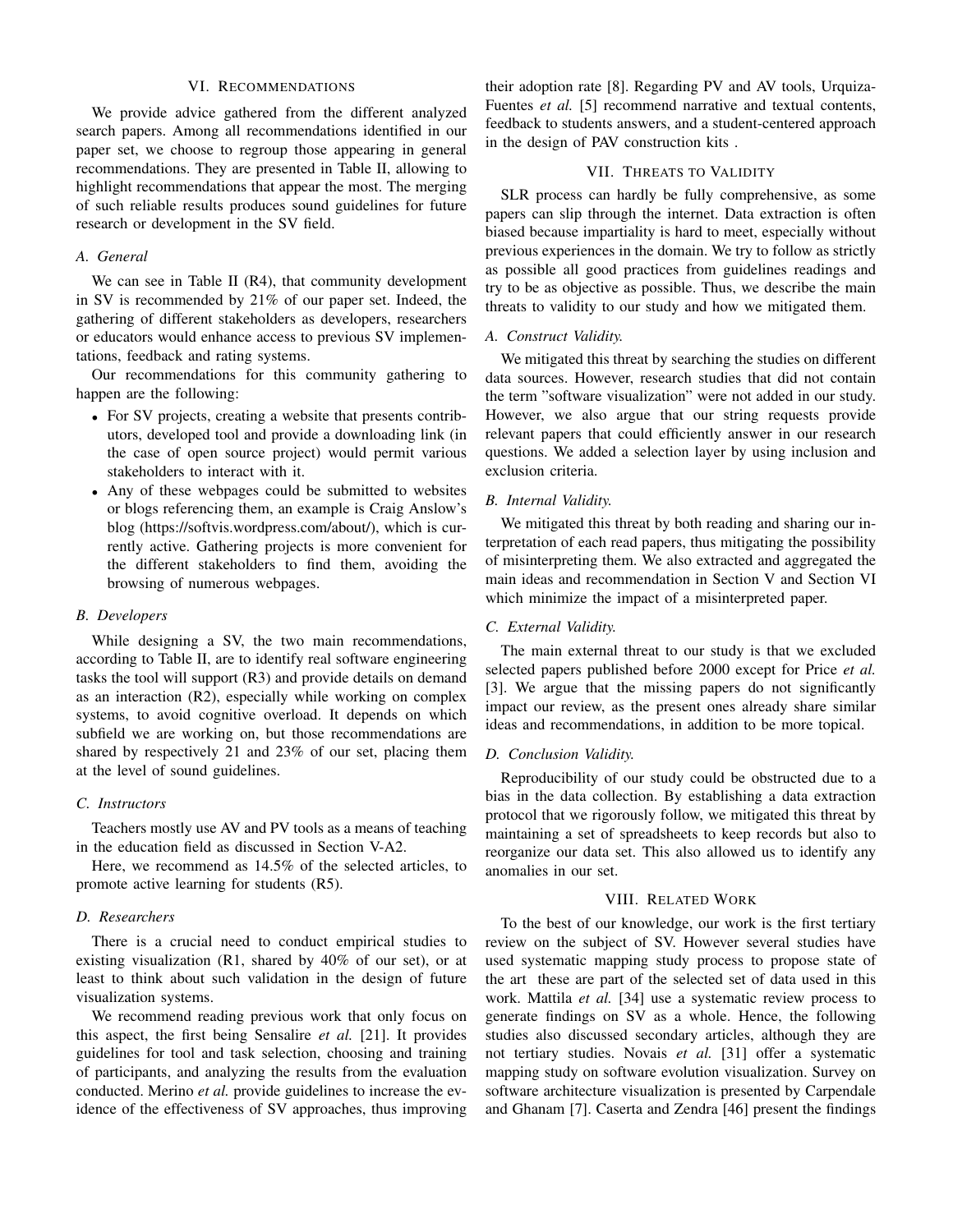TABLE II SHARED RECOMMENDATIONS IDENTIFIED IN OUR SET

|                 | Statement                                                 | Description                                                                                                               | References                                                                                           | Total            |
|-----------------|-----------------------------------------------------------|---------------------------------------------------------------------------------------------------------------------------|------------------------------------------------------------------------------------------------------|------------------|
| R1              | Conduct empirical studies to<br>validate usefulness       | On existing visualizations, or the ones being developed, to<br>add them values and speed up the integration process. Con- | $[1]-[3], [7], [8], [10],$<br>$[11]$ , $[21]$ , $[24]$ , $[26]$ ,                                    | 39.5%<br>(19/48) |
|                 |                                                           | trolled experiment, unbiased subjects, quantitative mea-<br>sures                                                         | $[27]$ , $[30]$ , $[31]$ , $[33]$ ,<br>[39], [41], [43], [44],<br>$[46]$ , $[47]$                    |                  |
| R <sub>2</sub>  | Provide details on demand,<br>avoid cognitive overload    | Support human cognition, provide detail-on-demand inter-<br>action or higher level of abstraction                         | $[6]$ , $[7]$ , $[13]$ , $[16]$ ,<br>$[20]$ , $[25]$ , $[28]$ , $[39]$ ,<br>$[44]$ , $[47]$ , $[48]$ | 23%<br>(11/48)   |
| R <sub>3</sub>  | Map techniques to meet spe-<br>cific goals, real problems | Embodying more knowledge of the application                                                                               | [12], [15], [25], [31],<br>$[32]$ , $[37]$ , $[40]$ , $[44]$ ,<br>$[47]$ , $[48]$                    | 21%<br>(10/48)   |
| R <sub>4</sub>  | Think about interoperability,<br>community collaboration  | Through exchange format, making tools available online<br>(2, AV), reuse and use of recent techniques                     | [9], [14], [17], [26],<br>$[28]$ , $[30]$ , $[32]$ , $[35]$ ,<br>$[44]$ , $[45]$                     | 21%<br>(10/48)   |
| R <sub>5</sub>  | Engage learner in activities                              | Allow them to construct their own visualization (active<br>learning), student-centered vision                             | [1], [2], [4], [5], [9],<br>$[18]$ , $[22]$                                                          | 14.5%<br>(7/48)  |
| R <sub>6</sub>  | Think about usability in the de-<br>sign                  | Keep interaction simple, provide help system                                                                              | [5], [17], [20], [28],<br>$[35]$ , $[37]$                                                            | 12.5%<br>(6/48)  |
| R7              | Have strong theoretical founda-<br>tion                   | Psychology theories, other than constructivism for example                                                                | $[1]$ -[3], [9], [38]                                                                                | 10.5%<br>(5/48)  |
| R8              | Use multiple view                                         | Ease selection of data, through source code view or more<br>abstract ones                                                 | $[3]$ , $[19]$ , $[20]$ , $[26]$ ,<br>$[32]$                                                         | 10.5%<br>(5/48)  |
| R <sub>9</sub>  | Use automated tools                                       | Reduce efforts to use the visualization                                                                                   | $[1]$ - $[3]$ , $[11]$                                                                               | $8\%$<br>(4/48)  |
| R <sub>10</sub> | Exploit Virtual Environment                               | To extend visualization to perception, ease collaborative<br>SE process, increase amount of data shown                    | [17], [32], [36], [46]                                                                               | $8\%$<br>(4/48)  |
| R11             | Consider real needs of viewer                             | Meet stakeholders requirements, understand viewer objec-<br>tives                                                         | $[8]$ , $[26]$ , $[32]$ , $[44]$                                                                     | $8\%$<br>(4/48)  |
| R <sub>12</sub> | Scale up to handle complexity<br>of current software      | Handle large amount of data, on production scale level                                                                    | $[10]$ , $[28]$ , $[37]$                                                                             | 6%<br>(3/48)     |
| R <sub>13</sub> | State research method and<br>questions                    | Besides, discuss the approach goals and validation strategy                                                               | [30], [33], [40]                                                                                     | 6%<br>(3/48)     |
| R14             | Enable customization                                      | Permits to meet viewer-specific needs                                                                                     | $[28]$ , $[37]$                                                                                      | $4\%$<br>(2/48)  |
| R15             | Use Gamification                                          | Contribute to effectiveness of learning tools                                                                             | $[9]$ , $[24]$                                                                                       | $4\%$<br>(2/48)  |

of a far-reaching literature survey on visualizing static aspects and the evolution of the software.

# IX. CONCLUSION

Out of the 212 papers extracted, we reviewed 48 papers related to SV and its sub-fields, and present them in Table I. Our first research question [RQ1] provides insights on the state of SV research area regarding secondary papers. It appeared to be enough active to permits the production of our work. We found which sub-fields are the most active (those addressed in Section V).

The second one, [RQ2], allowed us to identify the purpose and most used techniques of chosen sub-fields, while we evoke corresponding issues in the discussion.

Finally, the last research question [RQ3] permits to emphasize persistent issues encountered in the research area which is slowing SV tools integration in the industry.

Thus, we resumed main findings among popular sub-fields of SV, identified corresponding issues research is facing and provide future search suggestions by gathering main recommendation in Table II. Indeed, SV tool evaluations remain superficial in most of the evoked fields, the lack of connections between tool designs and their scope remains in most subfields, as well as the dispersal of the research community.

#### **REFERENCES**

- [1] Gallagher, K., Hatch, A., and Munro M. "Framework for software architecture visualization assessment", *Third IEEE Workshop on Visualizing Software for Understanding and Analysis (VISSOFT)*, 2005, 10.1109/VIS-SOF.2005.1684309.
- [2] Christopher D. Hundhausen, Sarah A. Douglas, and John T. Stasko "A Meta-Study of Algorithm Visualization Effectiveness", *Journal of Visual Languages & Computing*, Volume 13, Issue 3, Pages 259-290, 2002, https://doi.org/10.1006/jvlc.2002.0237.
- [3] Price, B.A., Baecker, R.M., and Small, I.S. "A Principled Taxonomy of Software Visualization", *Journal of Visual Languages and Computing* , Volume 4, Issue 3, Pages 211-266, 1993.
- [4] Sorva, J., Karavirta, V., and Malmi, L. "A review of generic program visualization systems for introductory programming education", *ACM Transactions on Computing Education* , Volume 13, Issue 4, Article 15, 2013, 64 pages, http://dx.doi.org/10.1145/2490822.
- [5] Urquiza-Fuentes, J. and Ángel Velázquez-Iturbide, J. "A survey of successful evaluations of program visualization and algorithm animation systems", *ACM Transactions on Computing Education*, Volume 9, Issue 2, Article 9, 2009, 21 pages, 10.1145.1538234.1538236.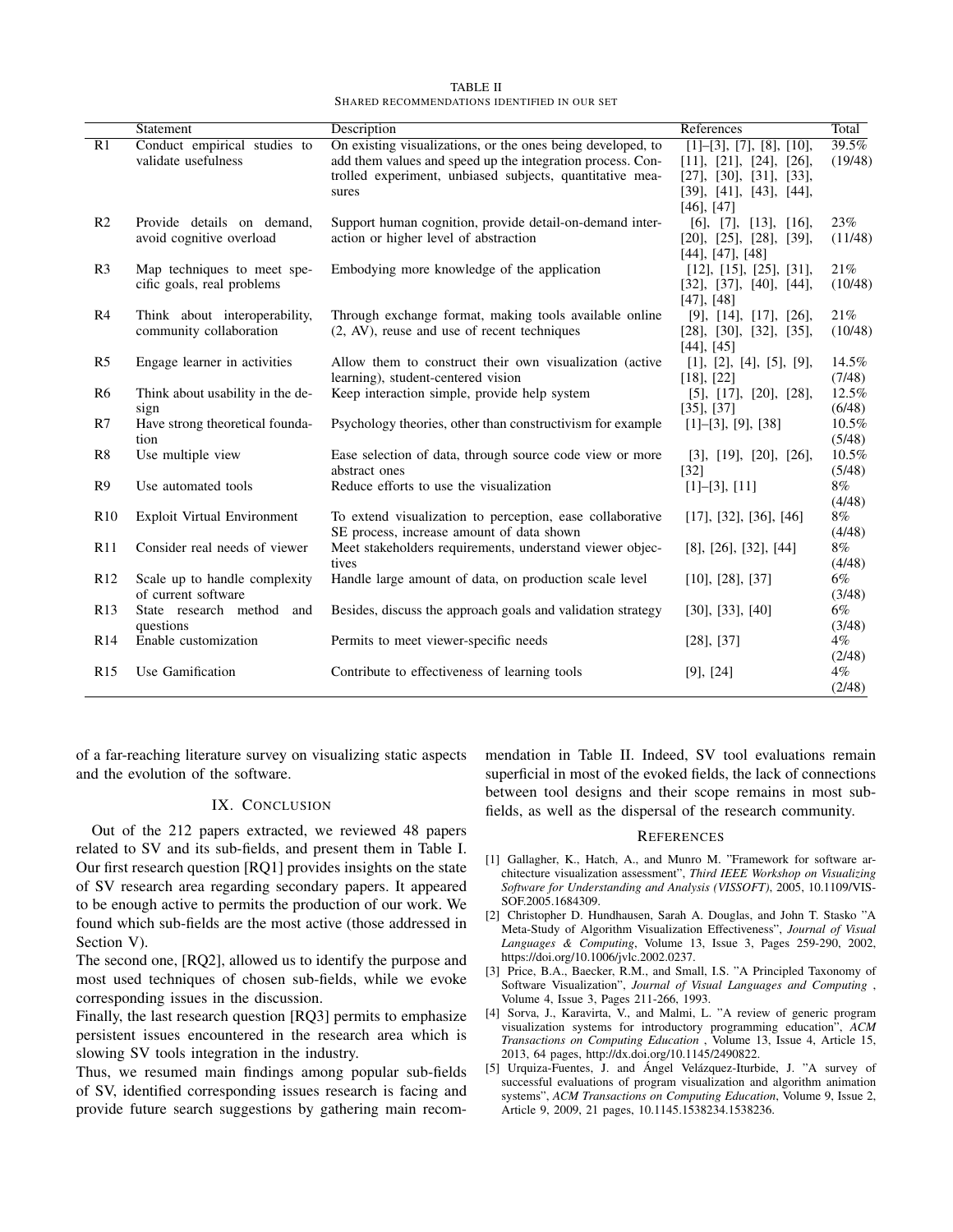- [6] Basit, Hamid, Hammad, Muhammad, and Koschke, Rainer. "A survey on goal-oriented visualization of clone data", *Third IEEE Working Conference on Software Visualization (VISSOFT)*, Pages 46-55, 2015, 10.1109/VIS-SOFT.2015.7332414.
- [7] Y. Ghanam and S. Carpendale, "A Survey Paper on Software Architecture Visualization", 2008.
- [8] L. Merino, M. Ghafari, C. Anslow, and O. Nierstrasz, "A systematic literature review of software visualization evaluation", *Journal of Systems and Software*, Volume 144, Pages 165-180, 2018, https://doi.org/10.1016/j.jss.2018.06.027.
- [9] Abdullah Al-Sakkaf, Mazni Omar, and Mazida Ahmad "A systematic literature review of student engagement in software visualization: a theoretical perspective", *Computer Science Education*, Volume 29, Issue 2-3, Pages 283-309, 2019 10.1080/08993408.2018.1564611.
- [10] LopezHerrejon RE, Illescas S,and Egyed A. "A systematic mapping study of information visualization for software product line engineering", *Journal of Software: Evolution and Process*, Volume 30, Issue 2, 2018, https://doi.org/10.1002/smr.1912.
- [11] Shahin, M., Liang P., and Ali Babar M. "A systematic review of software architecture visualization techniques", *Journal of Software and Systems*, Volume 94, Pages 161-185, 2014, http://dx.doi.org/10.1016/j.jss.2014.03.071.
- [12] B. Cornelissen, A. Zaidman, A. van Deursen, L. Moonen, and R. Koschke, "A Systematic Survey of Program Comprehension through Dynamic Analysis", *IEEE Transactions on Software Engineering*, Volume 35, Issue 5, Pages 684-702, 2009, 10.1109/TSE.2009.28.
- [13] J. I. Maletic, A. Marcus and M. L. Collard, "A task oriented view of software visualization", *Proceedings First International Workshop on Visualizing Software for Understanding and Analysis*, Pages 32-40, 2002, 10.1109/VISSOF.2002.1019792.
- [14] Cecile Yehezkel "A taxonomy of computer architecture visualizations", *Proceedings of the 7th annual Conference on Innovation and Technology in Computer Science Education*, Volume 34, Issue 3, Pages 101-105, 2002, http://dx.doi.org/10.1145/544414.544447.
- [15] Shaffer, C. A., Cooper, M. L., Alon, A. J. D., Akbar, M., Stewart, M., Ponce, S., and Edwards, S. H. "Algorithm visualization: The state of the field", *ACM Transactions on Computing Education*, Volume 10, Issue 3, Article 9, 2010, 10.1145/1821996.1821997.
- [16] Vasconcelos, Renan, Marcelo Schots and Cludia Maria Lima Werner An information visualization feature model for supporting the selection of software visualizations, *22nd International Conference on Program Comprehension*, 2014.
- [17] A. R. Teyseyre and M. R. Campo "An Overview of 3D Software Visualization," *IEEE Transactions on Visualization and Computer Graphics*, Volume 15, Issue 1, Pages 87-105, 2009, 10.1109/TVCG.2008.86.
- [18] Essi Isohanni and Hannu-Matti Jrvinen. "Are visualization tools used in programming education?: by whom, how, why, and why not?". Proceedings of the 14th Koli Calling International Con-Proceedings of the 14th Koli Calling International Con*ference on Computing Education Research*, Pages 35-40, 2014, https://doi.org/10.1145/2674683.2674688.
- [19] Mariam Sensalire, Patrick Ogao, and Alexandru Telea "Classifying desirable features of software visualization tools for corrective maintenance", *Proceedings of the 4th ACM symposium on Software visualization*. Pages 87-90, 2008, https://doi.org/10.1145/1409720.1409734.
- [20] R. Tilley, Scott and Huang, Shihong. "Documenting software systems with views III: Towards a task-oriented classification of program visualization techniques", *Proceedings of ACM Annual International Conference on Computer Documentation*. Pages 226-233, 2002, 10.1145/584955.584988.
- [21] Sensalire, M., Ogao, P., and Telea, A. "Evaluation of Software Visualization Tools: Lessons Learned", *5th IEEE International Workshop on Visualizing Software for Understanding and Analysis*, 2009, 10.1109/VIS-SOF.2009.5336431.
- [22] Thomas L. Naps, Guido Rling, Vicki Almstrum, Wanda Dann, Rudolf Fleischer, Chris Hundhausen, Ari Korhonen, Lauri Malmi, Myles McNally, Susan Rodger, and J. ngel Velzquez-Iturbide. "Exploring the role of visualization and engagement in computer science education", *Working group reports from Innovation and Technology in computer Science Education*. Pages 131-152, 2002, http://dx.doi.org/10.1145/782941.782998.
- [23] J. Paredes, C. Anslow and F. Maurer "Information Visualization for Agile Software Development", *Second IEEE Working Conference on Software Visualization*, Pages 157-166, 2014, 10.1109/VISSOFT.2014.32.
- [24] J. Hidalgo-Cspedes, G. Marn-Ravents and V. Lara-Villagrn "Learning principles in program visualizations: A systematic literature re-

view", *IEEE Frontiers in Education Conference*, 2016, Pages 1-9, 10.1109/FIE.2016.7757692.

- [25] Marian Petre "Mental imagery and software visualization in highperformance software development teams", *Journal of Visual Languages & Computing*, Volume 21, Issue 3, Pages 171-183, 2010, https://doi.org/10.1016/j.jvlc.2009.11.001.
- [26] Storey, M. A. D., ubrani, D., and German, D. M. "On the use of visualization to support awareness of human activities in software development: a survey and a framework", *Proceedings of the 2005 ACM symposium on Software visualization*, Pages 193-202, 2005, 10.1145/1056018.1056045.
- [27] Mller, Richard, and Zeckzer, Dirk. "Past, Present, and Future of 3D Software Visualization: A Systematic Literature Analysis", *6th International Conference on Information Visualization Theory and Applications*, Pages 63-74, 2015, 10.5220/0005325700630074.
- [28] Ghaleb, Taher, Alturki, Musab, and Aljasser, Khalid. "Program comprehension through reverse-engineered sequence diagrams: A systematic review", *Journal of Software: Evolution and Process*, Volume 30, Issue 11, 2018, 10.1109/VISSOF.2007.4290693.
- [29] H. M. Kienle and H. A. Muller "Requirements of Software Visualization Tools: A Literature Survey", *4th IEEE International Workshop on Visualizing Software for Understanding and Analysis*, Pages 2-9, 2007.
- [30] Bani-Salameh, Hani, Ahmad, Ayat, and Aljammal, Ashraf. "Software evolution visualization techniques and methods - a systematic review" *7th International Conference on Computer Science and Information Technology*, Pages 1-6, 2016, 10.1109/CSIT.2016.7549475.
- [31] Renato Lima Novais, Andr Torres, Thiago Souto Mendes, Manoel Mendona, Nico Zazworka, "Software evolution visualization: A systematic mapping study", *Information and Software Technology*, Volume 55, Issue 11, 2013, Pages 1860-1883, https://doi.org/10.1016/j.infsof.2013.05.008.
- [32] Koschke, Rainer. "Software Visualization in Software Maintenance, Reverse Engineering, and Reengineering: A Research Survey", *Journal on Software Maintenance and Evolution*. Volume 15, Pages 87-109, 2003, 10.1002/smr.270.
- [33] D. Graanin, K. Matkovi, and M. Eltoweissy. "Software visualization", *Innovations in Systems and Software Engineering*, Volume 1, Issue 2, Pages 221-230, 2005, https://doi.org/10.1007/s11334-005-0019-8.
- [34] A. Mattila, P. Ihantola, T. Kilamo, A. Luoto, M. Nurminen, and H. Vtj. "Software visualization today: systematic literature review", *Proceedings of the 20th International Academic Mindtrek Conference*, Pages 262-271, 2016, https://doi.org/10.1145/2994310.2994327.
- [35] S. Bassil and R. K. Keller "Software visualization tools: survey and analysis", *Proceedings 9th International Workshop on Program Comprehension*, Pages 7-17, 2001, 10.1109/WPC.2001.921708.
- [36] Libert, Cdric and Vanhoof, Wim. "Survey of Software Visualization Systems to Teach Message-Passing Concurrency in Secondary School", *Highlights of Practical Applications of Cyber-Physical Multi-Agent Systems: International Workshops of PAAMS 2017*, Pages 386-397, 2017, 10.1007/978-3-319-60285-1 33.
- [37] S. P. Reiss "The Paradox of Software Visualization," *3rd IEEE International Workshop on Visualizing Software for Understanding and Analysis*, Pages 1-5, 2005, 10.1109/VISSOF.2005.1684306.
- [38] Abdullah Al-Sakkaf, A., Omar, M., and Ahmad, M. "Theoretical Underpinnings of Learner Engagement in Software Visualization System: A Systematic Literature Review Protocol", *International Journal of Engineering & Technology*, Volume 7, Issue 3.20, Pages 35-39, 2018 http://dx.doi.org/10.14419/ijet.v7i3.20.18727.
- [39] Xu, Yangyang, Liu, Yan, and Zheng, Jiabin. "To Enlighten Hidden Facts in The Code: A Review of Software Visualization Metaphors", *27th International Conference on Software Engineering and Knowledge Engineering*, Pages 294-297, 2015, 10.18293/SEKE2015-203.
- [40] L. Merino, M. Ghafari and O. Nierstrasz "Towards Actionable Visualisation in Software Development", *IEEE Working Conference on Software Visualization*, Pages 61-70, 2016, 10.1109/VISSOFT.2016.10.
- [41] A. Seriai, O. Benomar, B. Cerat and H. Sahraoui, "Validation of Software Visualization Tools: A Systematic Mapping Study," *Second IEEE Working Conference on Software Visualization*, Pages 60-69, 2014, 10.1109/VISSOFT.2014.19.
- [42] Balogh, Gergo. "Validation of the City Metaphor in Software Visualization", *Computational Science and Its Applications*, Pages 73-85, 2015, 10.1007/978-3-319-21413-9 6.
- [43] Sulr, M., Bakov, M., Chodarev, S., and Porubn, J. "Visual augmentation of source code editors: A systematic mapping study", *Journal of Visual Languages & Computing*, Volume 49, Pages 46-59, 2018, 10.1016/j.jvlc.2018.10.001.